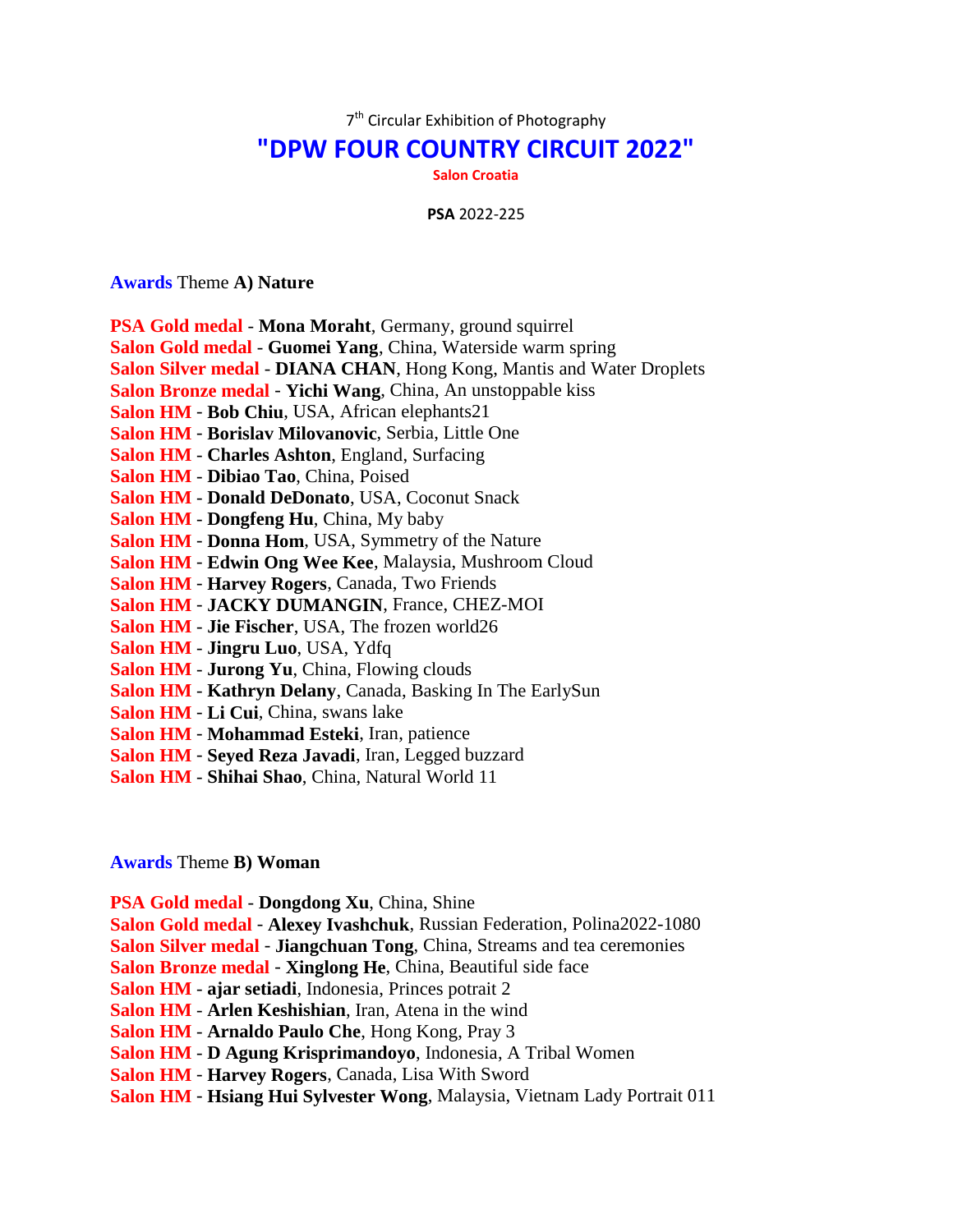- **Salon HM Ivy Cecez**, Ireland, Golden lady
- **Salon HM Jiangbin Chang**, China, Tibetan woman collecting cow dung
- **Salon HM JOAQUIN SALINAS D' ANGLADA**, Spain, IRINA 5
- **Salon HM Kevin Bacher**, USA, Tristen Draped
- **Salon HM Manel Puigcerver**, Spain, Dancer silhouette
- **Salon HM Manfred Kluger**, Germany, a natural beauty-3
- **Salon HM Min Li**, China, Portraits of tribes in Ethiopia 2
- **Salon HM Shihai Shao**, China, Charming Beauty
- **Salon HM SHIRLEY TRINH**, USA, Quan Khan
- **Salon HM Sikder Ahmed**, Bangladesh, Red Chilis and Colorful women
- **Salon HM Thanasis Hadjipavlou**, Cyprus, A lady who stuns
- **Salon HM Yichi Wang**, China, Pilgrimage road

**Awards** Theme **C) Open Color**

**PSA Gold medal** - **Yang Li**, China, hope

- **Salon Gold medal Yunfeng Zhang**, China, girl with blue hat
- **Salon Silver medal Manfred Kluger**, Germany, golden girl-1

**Salon Bronze medal** - **Xianyong He**, China, love of mother

**Salon HM** - **Alexey Ivashchuk**, Russian Federation, Lera in the hat

- **Salon HM Arnaldo Paulo Che**, Hong Kong, Elephant fighting 1
- **Salon HM Jean-Pierre Defraigne**, Belgium, La couverture rouge
- **Salon HM Jiangling Wen**, China, Savoring
- **Salon HM Jie Zhang**, China, painting
- **Salon HM Jingheng He**, China, butterfly
- **Salon HM Jurong Yu**, China, Take snow travel
- **Salon HM Li Cui**, China, ice river in snow mountain
- **Salon HM Liangping Qiu**, China, Dinner
- **Salon HM Mohammad Esteki**, Iran, living in silence
- **Salon HM PU JIE**, China, sisters
- **Salon HM Quan Zou**, China, girl
- **Salon HM Rob Oyston**, Australia, Explosion
- **Salon HM Xiaofan Yang**, China, with you
- **Salon HM Xinglong He**, China, Beijing Opera girl
- **Salon HM Xiongbin Zuo**, China, new life
- **Salon HM Yaping Ma**, China, Yi elders
- **Salon HM Yingchun Zhang**, China, Fishing

**Awards** Theme **D) Open Monochrome**

**PSA Gold medal** - **Alexey Ivashchuk**, Russian Federation, Helen\_BW - 1920 **Salon Gold medal** - **Dongdong Xu**, China, Hoodwink **Salon Silver medal** - **Xiaoping Xiang**, China, love